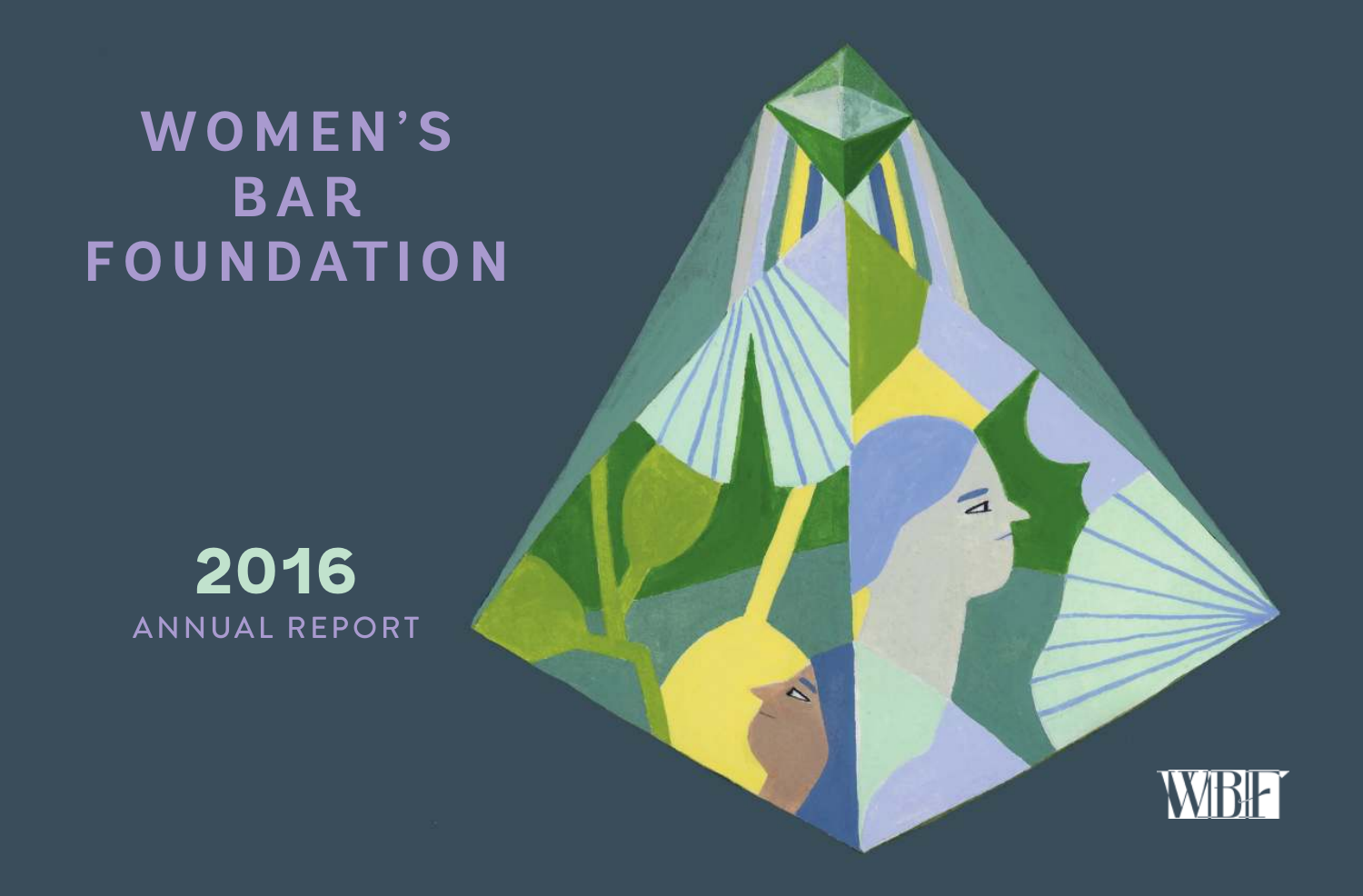## **DEAR FRIENDS,**

Thank you for supporting the Women's Bar Foundation (WBF) in its work to provide access to justice for the most vulnerable residents of our great Commonwealth. 2016 was a challenging year for poor people, people of color, and women. With the threat of shrinking social services and civil rights, our clients—the majority of whom are low-income women of color—find themselves at heightened risk of violence, homelessness, health crises, and financial insecurity. We are proud that in this challenging environment, the WBF was able to serve nearly 2,000 clients this year because of your generosity. The volunteer attorneys who assisted our clients this year logged more than 6,500 hours for a *pro bono* contribution of more than \$1,300,000.00. Our work together ended the cycle of domestic abuse, prevented homelessness, provided counsel to incarcerated women and secured end-of-life documents for seniors.

In anticipation of the WBF's 25th anniversary (this milestone birthday will be celebrated in 2018), we launched a three-year capacity building initiative designed to strengthen our services and increase our impact in the community. Through a new staffing model, we intend to increase full service representation to our domestic violence survivor clients by 20%. This will allow our Family Law Project to achieve three new goals: (1) Provide an attorney for every eligible client seeking safety through a restraining order; (2) Offer limited assistance representation to clients in emergencies and (3) Ensure clients with the most challenging cases receive full representation. In addition, the WBF will invest further in language translation services. These services are so critical in light of the current political climate affecting many of our immigrant clients. And finally, the WBF will establish a litigation expense fund to assist clients who otherwise would not be able to pay for a deposition or expert witness critical to their case. In our 2018 Annual Report, we expect to be able to report back on the successful implementation of this three-year initiative.

In these challenging times, we appreciate your ongoing commitment to our mission more than ever. Because of your steadfast support, the WBF—with a full-time equivalent staff of less than four – is able to impact the lives of nearly 2,000 low-income clients each year. Thank you for making this work possible.

Robin A. Walker Patricia E. Comfort, Executive Director

#### **THANK YOU**

**The Women's Bar Foundation is supported by grants from: Anonymous Boston Bar Foundation Eastern Bank Charitable Foundation Massachusetts Bar Foundation The Miriam Fund**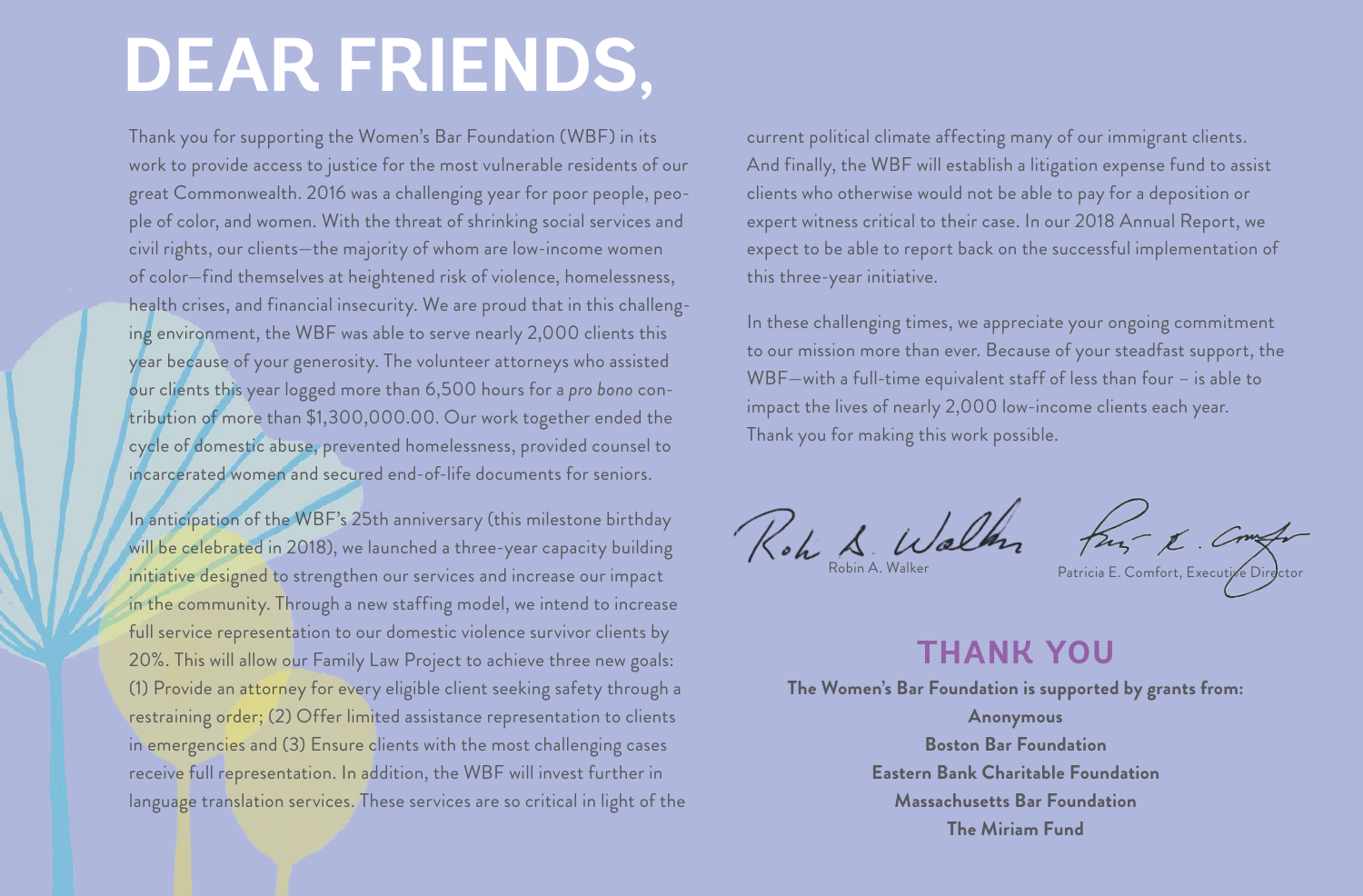# **SUPPORT US!**

#### **BECOME A VOLUNTEER**

Participating as a volunteer attorney or volunteer mentor in one of the WBF's *pro bono* projects is rewarding, challenging, educational and inspiring. As a volunteer attorney, you will receive comprehensive training in an area of law you may not otherwise have the opportunity to learn and you will also provide critical services to low-income individuals and their families who have nowhere else to turn. As a volunteer mentor, you will provide invaluable guidance for the volunteer attorneys which, in turn, has a positive impact on the outcome for our clients. To volunteer, please contact Rachel Biscardi via email at rbiscardi@womensbar.org or by telephone at 617.973.6666.

#### **BECOME A CONTRIBUTOR**

The Women's Bar Foundation is a 501 (c)(3) organization, dedicated to providing *pro bono* legal services to low-income individuals, primarily women and children. We are funded exclusively through the generosity of foundation grants, law firms, corporations and individual donors. Every donation makes a measurable and lasting difference in the lives of our clients. All contributions to the Women's Bar Foundation are fully tax deductible. To make a contribution, visit us online at www.womensbar.org/WBF, or send a check to:

#### Women's Bar Foundation, 27 School Street, Suite 500 Boston, Massachusetts 02108

# **CONNECT WITH US**





www.twitter.com/WBFofMA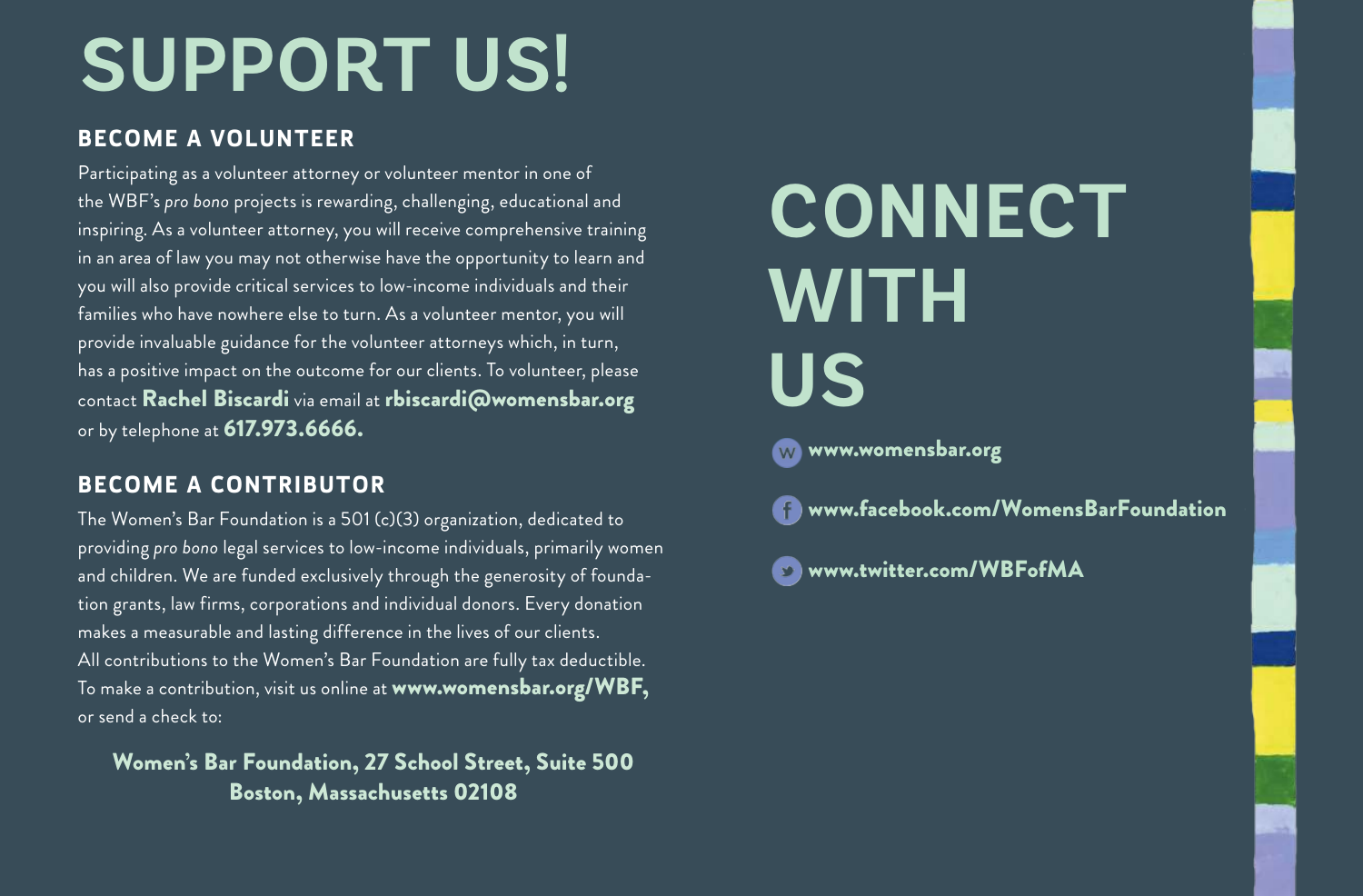

FLP client Kristin Ruggiero (left) with her attorney, Laura Burnett (right).

**The Family Law Project for Battered Women (FLP) fielded 1715** calls to its intake line; conducted an intake evaluation with **393** of those callers; referred **109** clients for full representation by a volunteer attorney and provided brief service and counsel to **284** clients.

**1715** Family Law Project Intake Requests



**" Thank you for writing my will. A great burden has been lifted knowing this important business has been taken care of. You made me feel happy."**

Excerpts from a thank-you note received from Margaret, an ELP client.



**The Elder Law Project (ELP) fielded 330 calls to its intake**  line and matched **45** clients with an ELP volunteer attorney who drafted their end-of-life documents. The ELP staff conducted **5** senior site visits this year and trained **60** volunteer attorneys.



ELP client Juanita Lewis (left) with her attorney, Julie Gallup.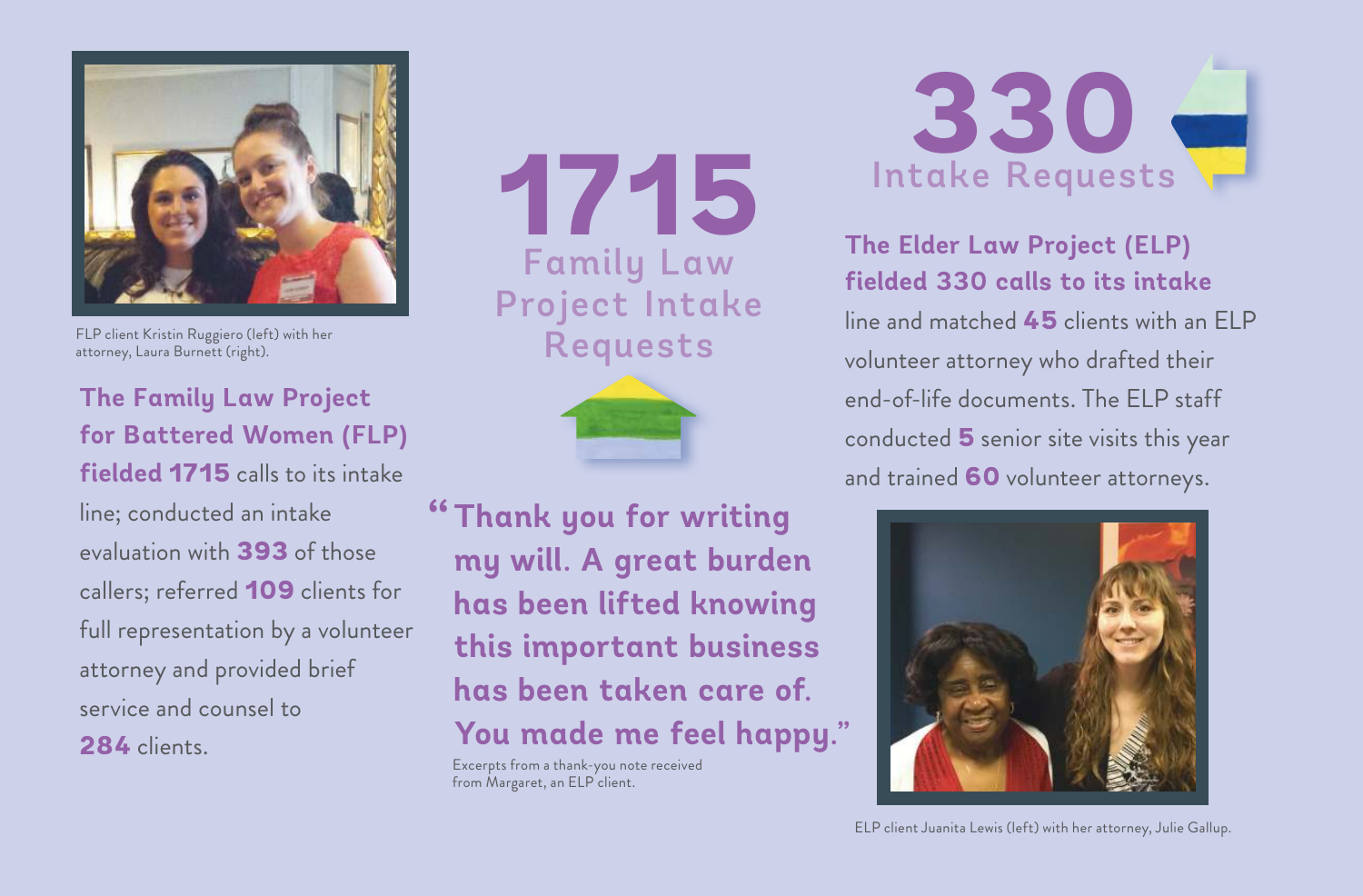**Special Thanks To All Of Our Donors and Volunteers Who Make Our Accomplishments Possible.** 

> **Please go to www.womensbar.org for a complete list of donors and volunteers**



**Women's Prison and Reentry Project (formerly known as Framingham Project for Incarcerated Women)** The Women's Prison and Reentry Project (WPRP) operated at South Bay House of Correction in Suffolk County and at the Boston office of Community Corrections. WPRP held **9** educational seminars reaching approximately **40** women.

**The Hampden County Housing Court Project**  Volunteer attorneys assisted low-income tenants and landlords in the Springfield Housing Court each Thursday—known colloquially as "eviction day." The goal of this project is to prevent homelessness by preserving tenancies.

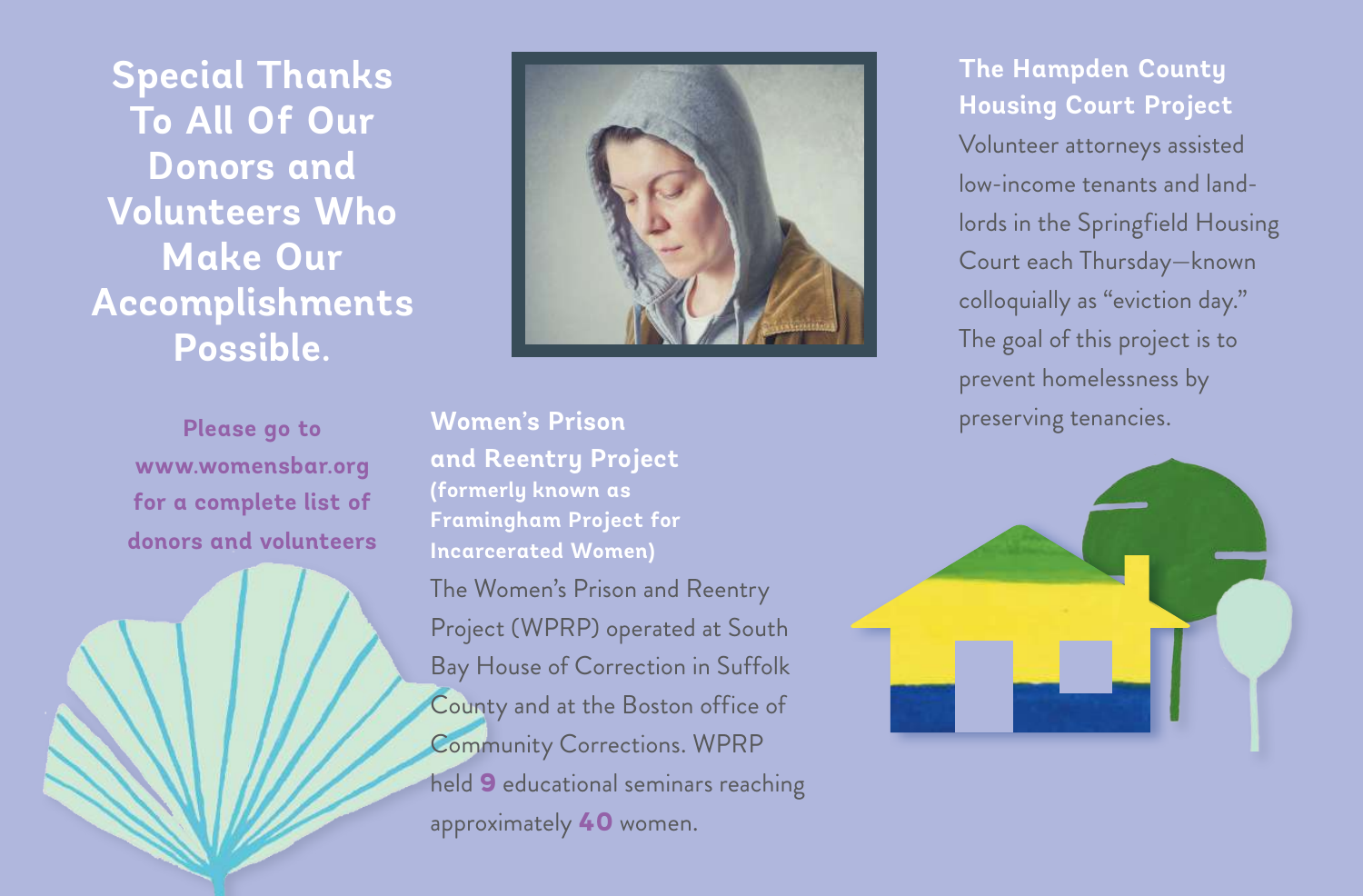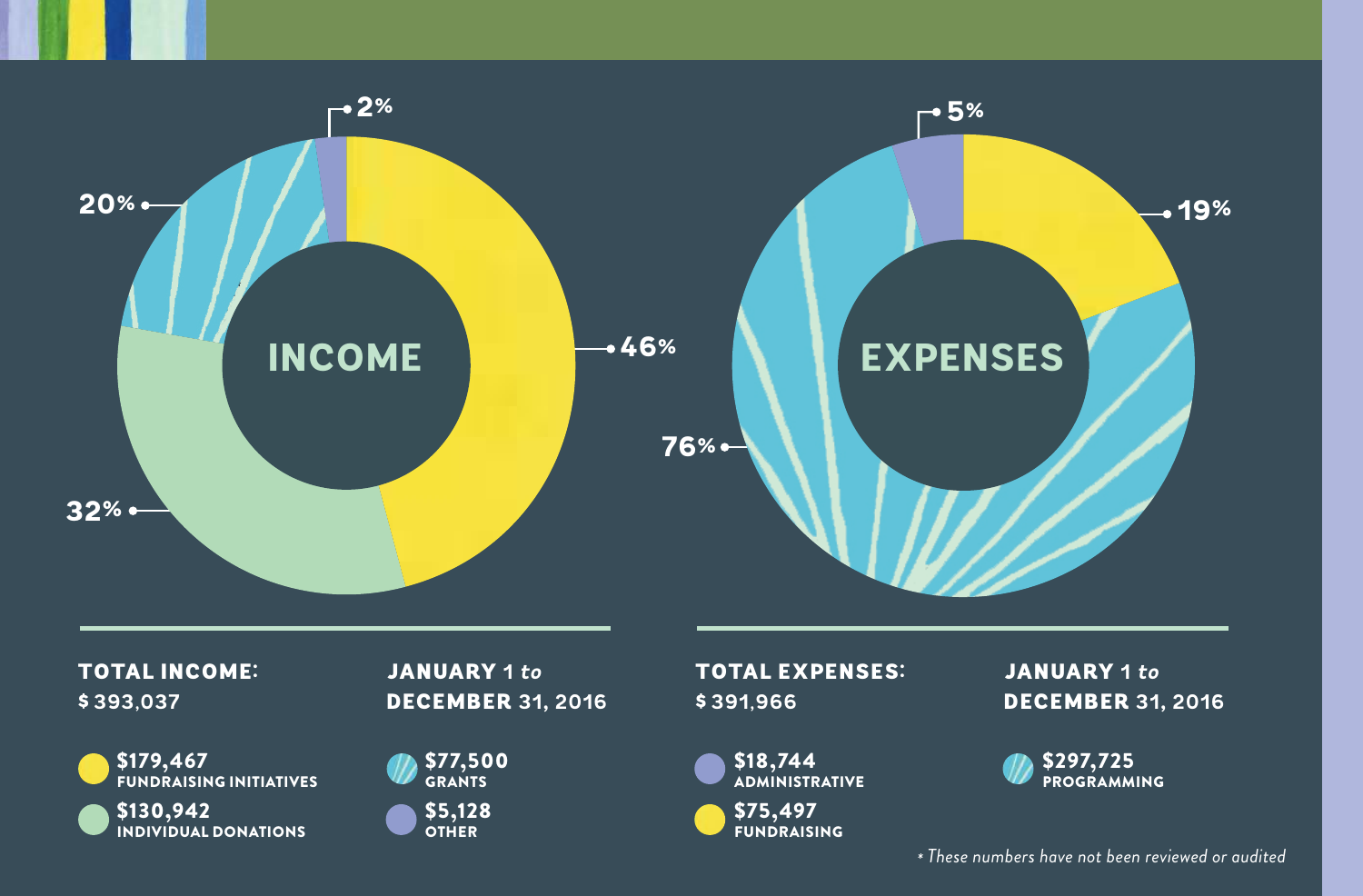

**STAFF**

**Patricia E. Comfort, Executive Director Rachel B. Biscardi, Deputy Director Laura F. Burnett, Family Law Project Staff Attorney Rebecca F. Cohen, Director of Strategic Partnerships**

**Candice Jeon, Business Manager Kristy L. Nardone, Program Administrator Elizabeth Yows-Johnson, Administrative Assistant**